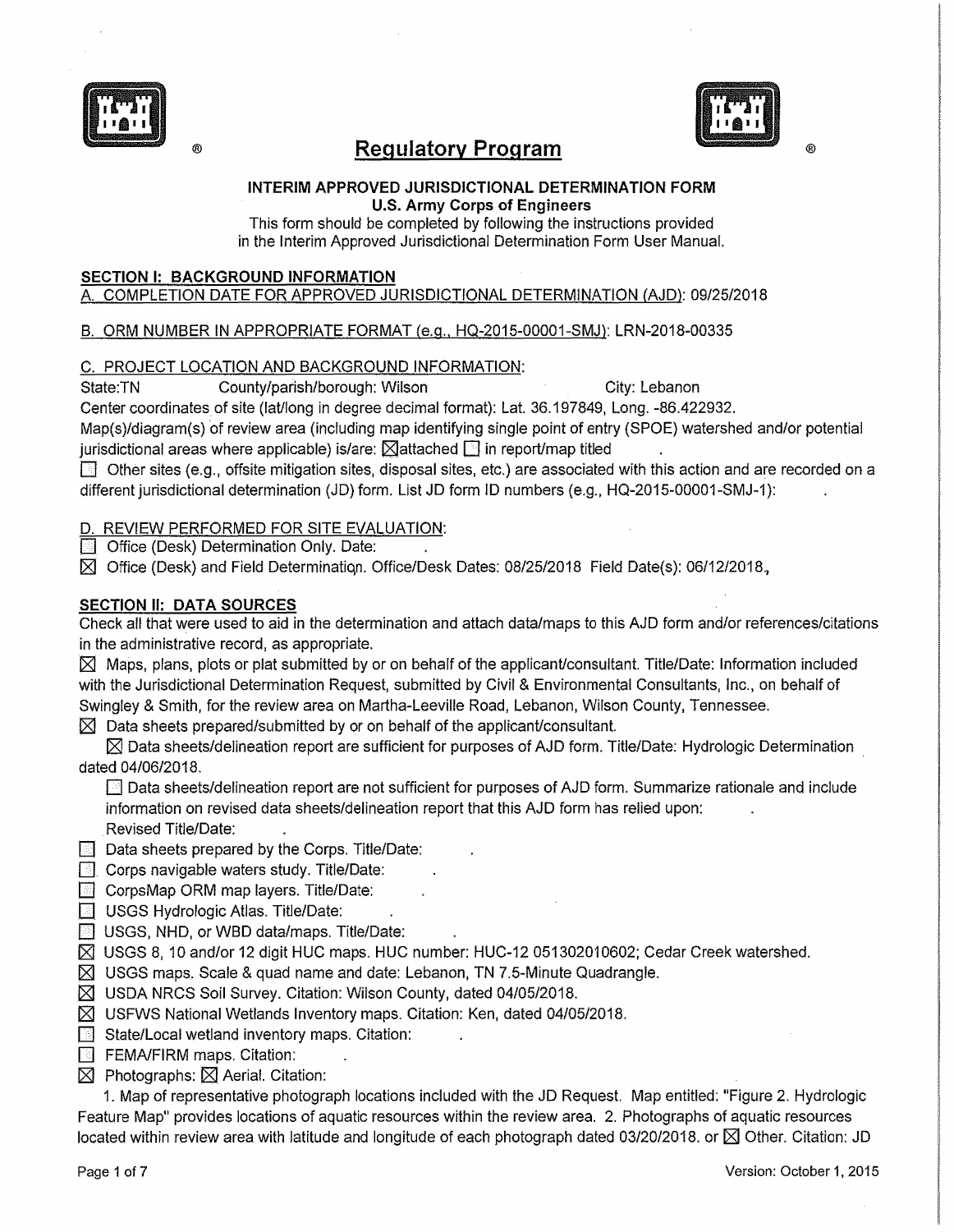Request provided representative photographs of each aquatic resource feature (located by latitude and longitude) identified within the review area, dated 03/10/2018. Photographs identified as 3 and 11.

*I* LiDAR data/maps. Citation:

C] Previous JDs. File no. and date of JD letter:

 $\boxed{N}$  Applicable/supporting case law:

 $\Box$  Applicable/supporting scientific literature:

 $\boxtimes$  Other information (please specify): Onsite inspection by RD on 06/12/2018. JD Request provided to state of TN, Department of Environment and Conservation, for Hydrologic Determination.

#### **SECTION** Ill: **SUMMARY OF FINDINGS**

Complete ORM "Aquatic Resource Upload Sheet" or Export and Print the Aquatic Resource Water Droplet Screen from ORM for All Waters and Features. Regardless of Jurisdictional Status - Required

A RIVERS AND HARBORS ACT (RHA) SECTION 10 DETERMINATION OF JURISDICTION:

 $\Box$  "navigable waters of the U.S." within RHA jurisdiction (as defined by 33 CFR part 329) in the review area.

#### • **Complete Table** 1 - **Required** .

NOTE: If the navigable water is not subject to the ebb and flow of the tide or included on the District's list of Section 10 navigable waters list, DO NOT USE THIS FORM TO MAKE THE DETERMINATION. The District must continue to follow the procedure outlined in 33 CFR part 329.14 to make a Section 10 RHA navigability determination.

B. CLEAN WATER ACT (CWA) SECTION 404 DETERMINATION OF JURISDICTION: "waters of the U.S." within CWAjurisdiction (as defined by 33 CFR part 328.3) in the review area. **Check all that apply.** 

 $\Box$  (a)(1): All waters which are currently used, were used in the past, or may be susceptible to use in interstate or foreign commerce, including all waters which are subject to the ebb and flow of the tide. (Traditional Navigable Waters (TNWs))

#### • **Complete Table 1** - **Required** '

 $\Box$  This AJD includes a case-specific (a)(1) TNW (Section 404 navigable-in-fact) determination on a water that has not previously been designated as such. Documentation required for this case-specific (a)(1) TNW determination is attached.

 $\Box$  (a)(2): All interstate waters, including interstate wetlands.

• **Complete Table 2** - **Required** 

 $\Box$  (a)(3): The territorial seas.

• **Complete Table 3** - **Required** 

 $\Box$  (a)(4): All impoundments of waters otherwise identified as waters of the U.S. under 33 CFR part 328.3.

#### • **Complete Table 4** - **Required**

 $\boxdot$  (a)(5): All tributaries, as defined in 33 CFR part 328.3, of waters identified in paragraphs (a)(1)-(a)(3) of 33 CFR part 328.3.

#### • **Complete Table 5** - **Required**

 $\Box$  (a)(6): All waters adjacent to a water identified in paragraphs (a)(1)-(a)(5) of 33 CFR part 328.3, including wetlands, ponds, lakes, oxbows, impoundments, and similar waters.

#### • **Complete Table 6** - **Required**

**B** Bordering/Contiguous.

Neighboring:

- $\Box$  (c)(2)(i): All waters located within 100 feet of the ordinary high water mark (OHWM) of a water identified in paragraphs (a)(1)-(a)(5) of 33 CFR part 328.3.
- $\Box$  (c)(2)(ii): All waters located within the 100-year floodplain of a water identified in paragraphs (a)(1)-(a)(5) of 33 CFR part 328.3 and not more than 1,500 feet of the OHWM of such water.

 $[$  (c)(2)(iii): All waters located within 1,500 feet of the high tide line of a water identified in paragraphs (a)(1) or (a)(3) of 33 CFR part 328.3, and all waters within 1,500 feet of the OHWM of the Great Lakes.

### $\Box$  (a)(7): All waters identified in 33 CFR 328.3(a)(7)(i)-(v) where they are determined, on a case-specific basis, to have a significant nexus to a water identified in paragraphs (a)(1)-(a)(3) of 33 CFR part 328.3.

• **Complete Table 7 for the significant nexus determination. Attach a map delineating the SPOE watershed boundary with (a)(7) waters identified in the similarly situated analysis.** - **Required** 

 $\Box$  includes water(s) that are geographically and physically adjacent per (a)(6), but are being used for established, normal farming, silviculture, and ranching activities (33 USC Section 1344(f)(1)) and therefore are not adjacent and require a case-specific significant nexus determination.

 $\Box$  (a)(8): All waters located within the 100-year floodplain of a water identified in paragraphs (a)(1)-(a)(3) of 33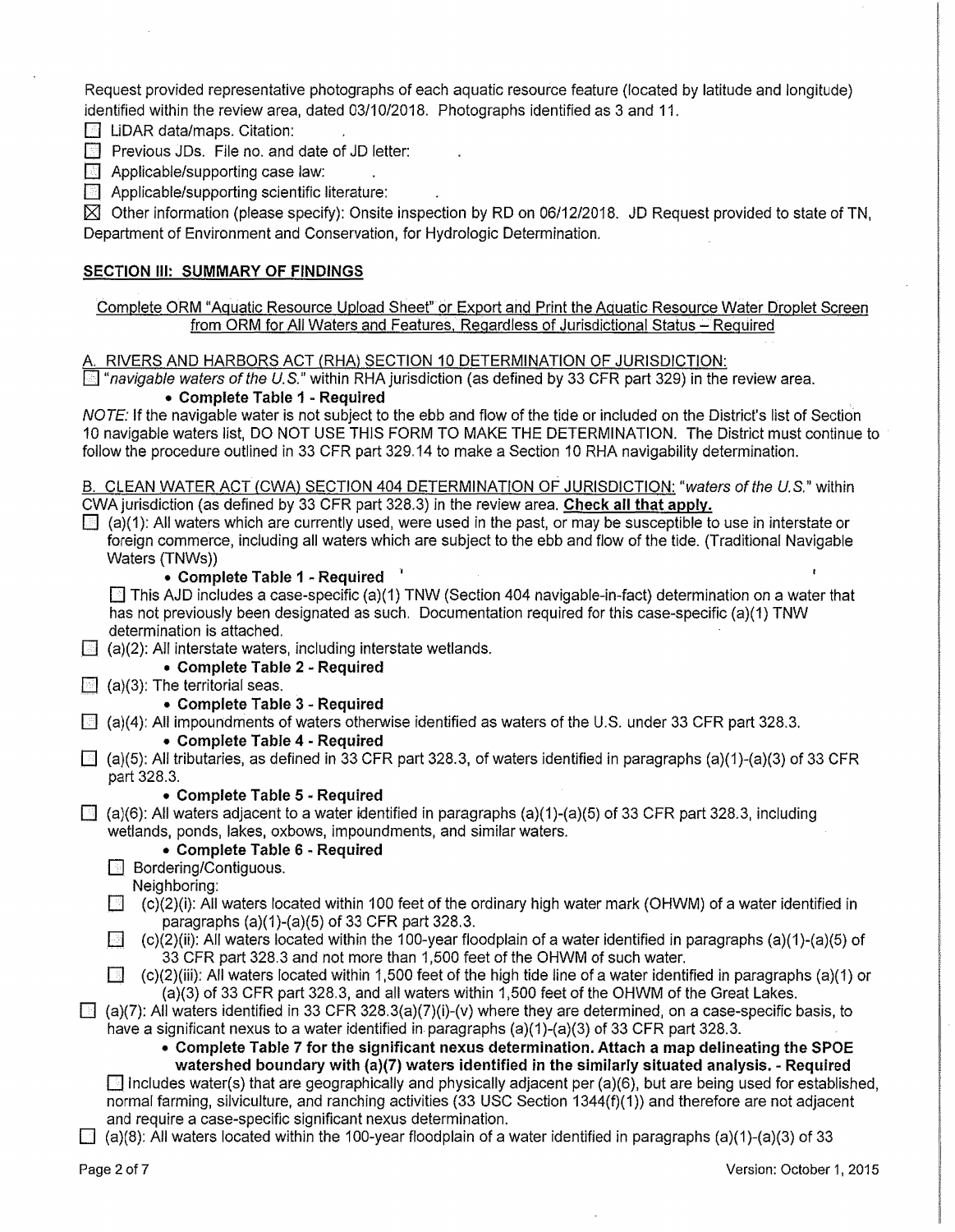CFR part 328.3 not covered by  $(c)(2)(ii)$  above and all waters located within 4,000 feet of the high tide line or OHWM of a water identified in paragraphs (a)(1)-(a)(5) of 33 CFR part 328.3 where they are determined on a case-specific basis to have a significant nexus to a water identified in paragraphs (a)(1 )-(a)(3) of 33 CFR part 328.3.

#### • **Complete Table 8 for the significant nexus determination. Attach a map delineating the SPOE watershed boundary with (a)(8) waters identified in the similarly situated analysis.** - **Required**

 $\Box$  Includes water(s) that are geographically and physically adjacent per (a)(6), but are being used for established, normal farming, silviculture, and ranching activities (33 USC Section 1344(f){1)) and therefore are not adjacent and require a case-specific significant nexus determination.

#### C. NON-WATERS OF THE U.S. FINDINGS:

# **Check all that apply.**

 $\Box$  The review area is comprised entirely of dry land.

 $\Box$  Potential-(a)(7) Waters: Waters that DO NOT have a significant nexus to a water identified in paragraphs (a)(1)-(a)(3) of 33 CFR part 328.3.

#### • **Complete Table 9 and attach a map delineating the SPOE watershed boundary with potential (a)(7) waters identified** in **the similarly situated analysis.** - **Required**

 $\Box$  Includes water(s) that are geographically and physically adjacent per (a)(6), but are being used for established, normal farming, silviculture, and ranching activities (33 USC Section 1344(f)(1)) and therefore are not adjacent and require a case-specific significant nexus determination.

 $\Box$  Potential-(a)(8) Waters: Waters that DO NOT have a significant nexus to a water identified in paragraphs (a)(1)-(a)(3) of 33 CFR part 328.3.

#### • **Complete Table 9 and attach a map delineating the SPOE watershed boundary with potential {a)(8) waters identified** in **the similarly situated analysis.** - **Required**

 $\Box$  Includes water(s) that are geographically and physically adjacent per (a)(6), but are being used for established, normal farming, sllviculture, and ranching activities (33 USC Section 1344(f)(1)) and therefore are not adjacent and require a case-specific significant nexus detefrnination.

 $\boxtimes$  Excluded Waters (Non-Waters of U.S.), even where they otherwise meet the terms of paragraphs (a)(4)-(a)(8):

#### • **Complete Table 10** - **Required**

- $\Box$  (b)(1): Waste treatment systems, including treatment ponds or lagoons designed to meet the requirements of the CWA.
- $\mathbb{E}$  (b)(2): Prior converted cropland.
- $\Box$  (b)(3)(i): Ditches with ephemeral flow that are not a relocated tributary or excavated in a tributary.
- $\Box$  (b)(3)(ii): Ditches with intermittent flow that are not a relocated tributary, excavated in a tributary, or drain wetlands.
- $\Box$  (b)(3)(iii): Ditches that do not flow, either directly or through another water, into a water identified in paragraphs  $(a)(1)-(a)(3)$ .
- $(b)(4)(i)$ : Artificially irrigated areas that would revert to dry land should application of water to that area cease.

 $[2]$  (b)(4)(ii): Artificial, constructed lakes and ponds created in dry land such as farm and stock watering ponds, irrigation ponds, settling basins, fields flooded for rice growing, log cleaning ponds, or cooling ponds.

- $\mathbb{B}$  (b)(4)(iii): Artificial reflecting pools or swimming pools created in dry land.<sup>1</sup>
- $\blacksquare$  (b)(4)(iv): Small ornamental waters created in dry land.<sup>1</sup>
- $\Box$  (b)(4)(v): Water-filled depressions created in dry land incidental to mining or construction activity, including pits excavated for obtaining fill, sand, or gravel that fill with water.

 $\boxdot$  (b)(4)(vi): Erosional features, including gullies, rills, and other ephemeral features that do not meet the definition of tributary, non-wetland swales, and lawfully constructed grassed waterways. 1

- $(b)(4)(vii)$ : Puddles.<sup>1</sup>
- $(b)(5)$ : Groundwater, including groundwater drained through subsurface drainage systems.<sup>1</sup>
- $\Box$  (b)(6): Stormwater control features constructed to convey, treat, or store stormwater that are created in dry land.<sup>1</sup>
- $\Box$  (b)(7): Wastewater recycling structures created in dry land; detention and retention basins built for wastewater recycling; groundwater recharge basins; percolation ponds built for wastewater recycling; and water distributary structures built for wastewater recycling.

#### [J Other non-jurisdictional waters/features within review area that do not meet the definitions in 33 CFR 328.3 of (a)(1)-(a)(8) waters and are not excluded waters identified in (b)(1)-(b)(7).

• **Complete Table 11** - **Required.** 

<sup>1</sup> In many cases these excluded features will not be specifically identified on the AJD form, unless specifically requested. Corps Districts may, in case-by-case instances, choose to identify some or all of these features within the review area. Page 3 of 7 Version: October 1, 2015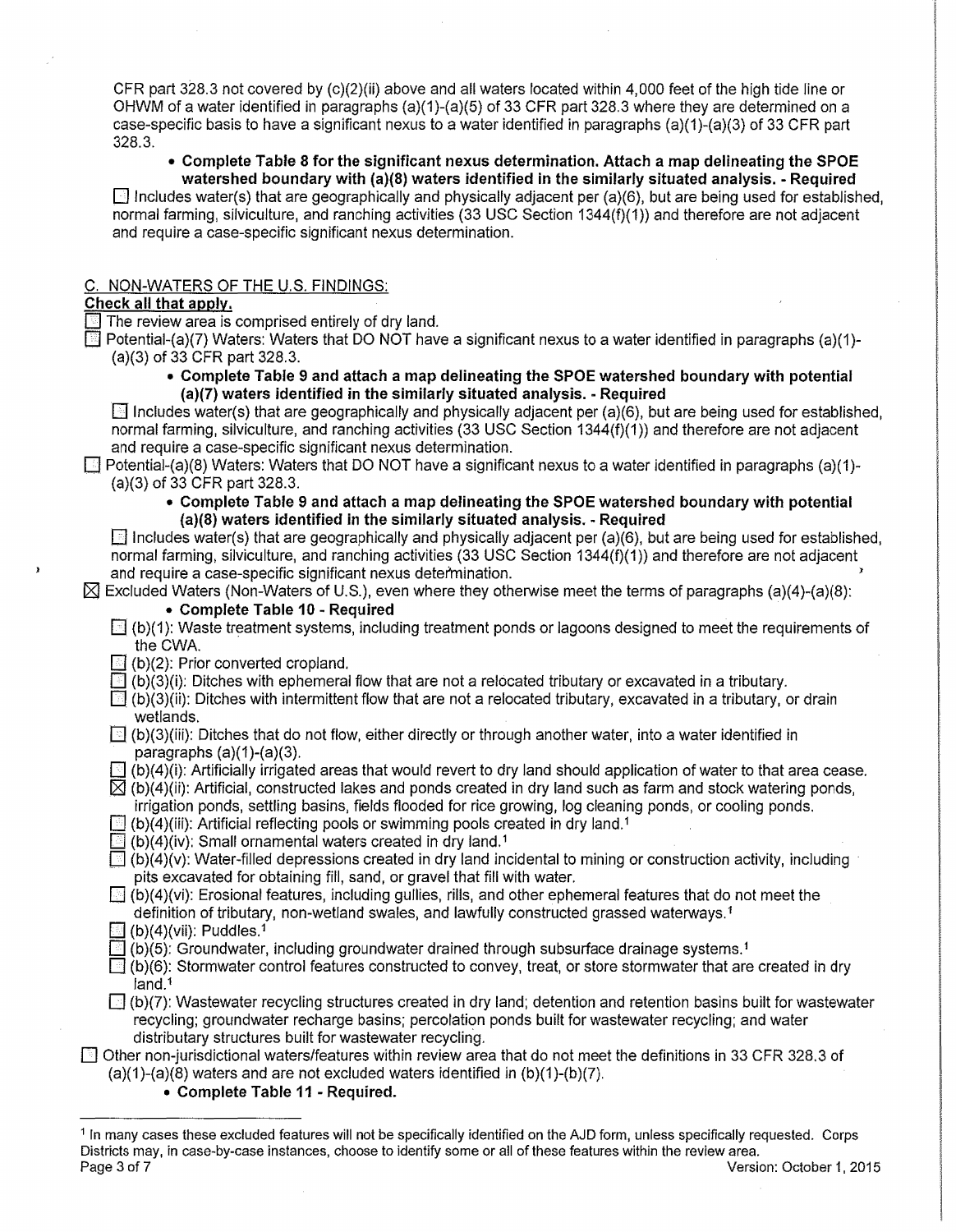D. ADDITIONAL COMMENTS TO SUPPORT AJD: Two ponds are located within the AJD Areas of Review. Pond 1 (PND-1) measures 0.36 acres and Pond 2 (PND-2) measures 0.22 acres. Review of historical aerial imagery, indicates that the land within the review areas has historically been utilized for agricultural purposes. Based on the aerial imagery, it is estimated these ponds were constructed prior to 1994. Additionally, review of USGS topographic maps do not identify the presence of the ponds. Review of the NRCS Soil Survey identifies that the soils within the review areas consist of non-hydric soil types. The Corps performed a site evaluation on 06/12/2018. The findings of the evaluation included the presence of earthen berms located at the downgradient edge of each pond. No visible inlets or outlets were identified. It appears that the ponds were excavated entirely in dry land for agricultural purposes and the excavated material was utilized to construct the surrounding berms. 33 CFR 328, published in Federal Register Volume 80, Number 124, on 29 June 2015, page 37105, defines features which are not considered to be waters of the United States. Under paragraph 328.3(b)(4)(ii), artificial, constructed lakes and ponds created in dry land such as farm and stock watering ponds, irrigation ponds, settling basins, fields flooded for rice growing, log cleaning ponds, or cooling ponds are not waters of the United States. Based on the information provided, review of historic information, and the Corps site inspection, PND-1 and PND-2 meet the defiition as exempted features under paragraph 328.3(b)(4)(ii) and are not jurisdictional under Section 404 of the Clean Water Act, as defined under 33 CFR 328.3(b)(4)(ii).

 $\lambda$ 

- l

÷,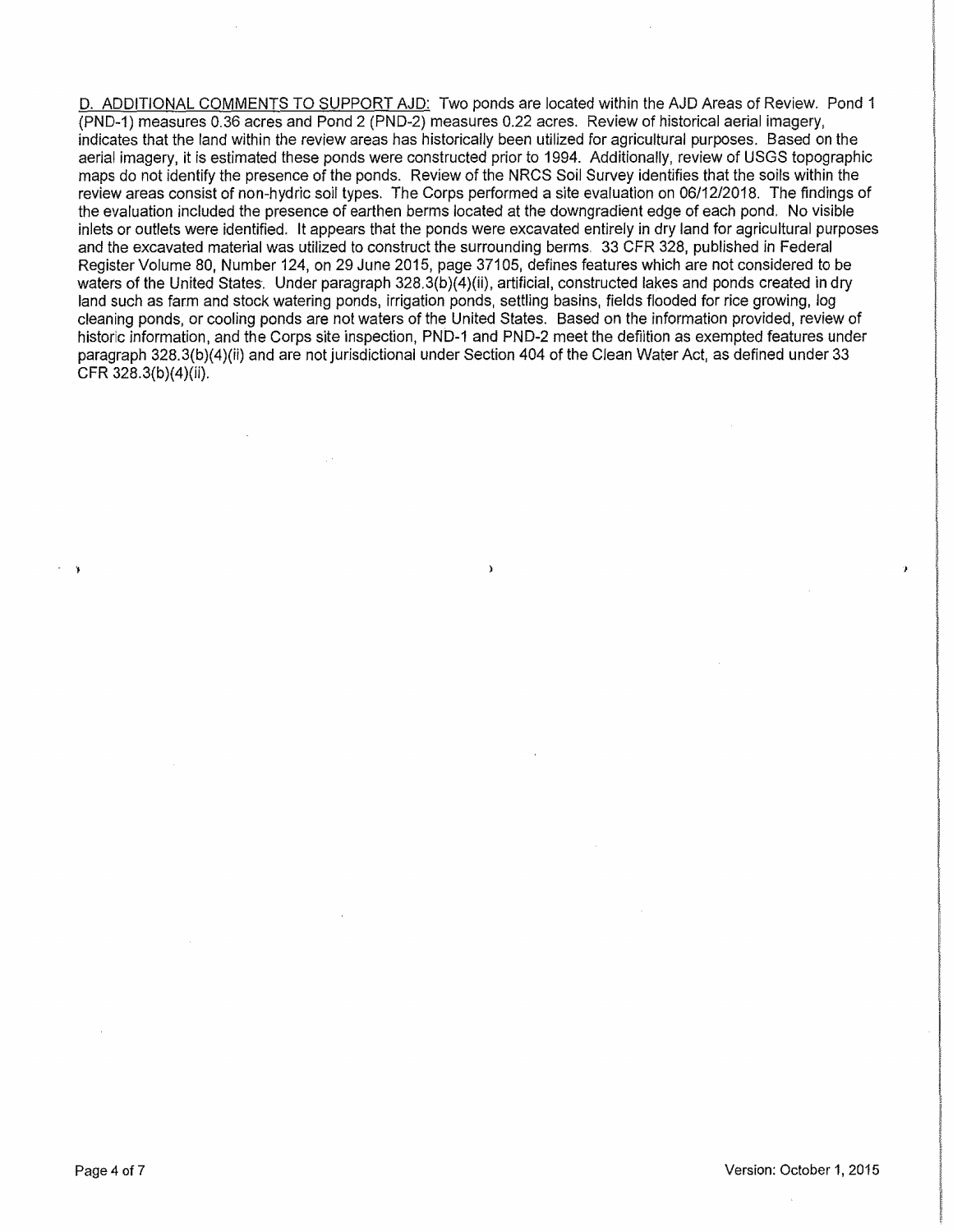# Jurisdictional Waters of the U.S.

# Table 1. (a){1) Traditional Navigable Waters

| (a)(1) Waters Name | (a)(1) Criteria | Rationale to Support (a)(1) Designation<br>Include High Tide Line or Ordinary High Water Mark indicators, when<br>applicable. |
|--------------------|-----------------|-------------------------------------------------------------------------------------------------------------------------------|
| N/A                | Choose an item. | N/A                                                                                                                           |

#### Table 2. (a){2) Interstate Waters

| (a)(2)<br><b>Waters</b><br>Name | Rationale to Support (a)(2) Designation |
|---------------------------------|-----------------------------------------|
| N/A                             | N/A                                     |

# Table 3. (a)(3) Territorial Seas

| (a)(3)<br>` Waters Name | Rationale to Support (a)(3) Designation |
|-------------------------|-----------------------------------------|
| $N$ //                  | N/A                                     |

# Table 4. (a)(4) Impoundments

| <sup>⊧</sup> (a)(4) Waters Name | $^{\circ}$ Rationale to Support (a)(4) Designation |
|---------------------------------|----------------------------------------------------|
| N/A                             | N/A                                                |
| N/A                             | N/A                                                |

# Table 5. (a)(5)Tributaries

| (a)(5) Waters Name<br><b>Flow Regime</b> |                    | $(a)(1)-(a)(3)$ Water<br>Name to which<br>this $(a)(5)$<br><b>Tributary Flows</b> | <b>Tributary</b><br><b>Breaks</b> | Rationale for (a)(5) Designation and Additional<br>Discussion.<br>Identify flowpath to $(a)(1)-(a)(3)$ water or attach map<br>identifying the flowpath; explain any breaks or flow<br>through excluded/non-jurisdictional features, etc. |
|------------------------------------------|--------------------|-----------------------------------------------------------------------------------|-----------------------------------|------------------------------------------------------------------------------------------------------------------------------------------------------------------------------------------------------------------------------------------|
| N/A                                      | Choose an<br>item. | N/A                                                                               | Choose an<br>item.                | N/A                                                                                                                                                                                                                                      |
| N/A                                      | Choose an<br>item. | N/A                                                                               | Choose an<br>item.                | N/A                                                                                                                                                                                                                                      |

Page 5 of 7 Version: October 1, 2015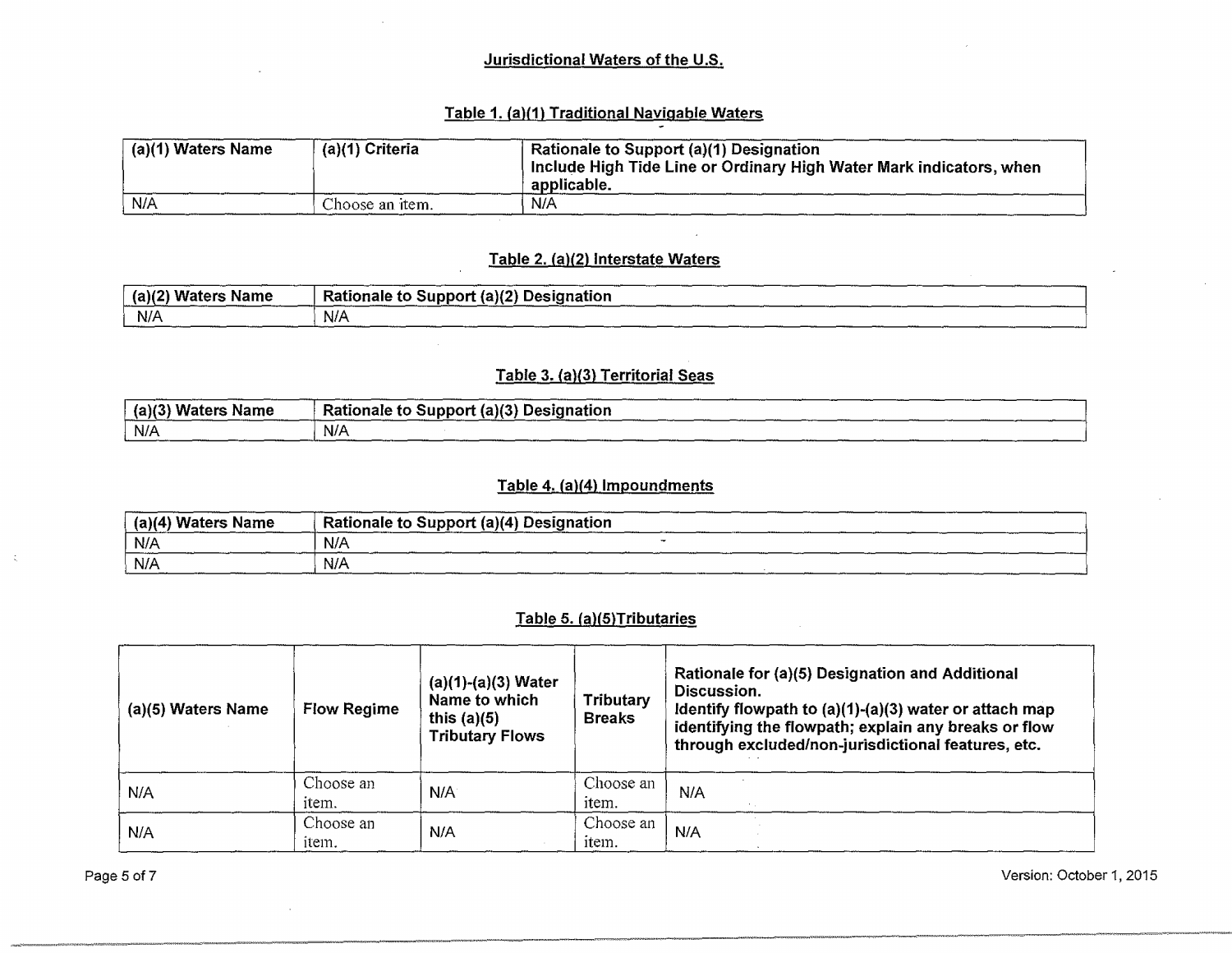| N/A | Choose an<br>$\bullet$ .<br>ītem. | N/A | Choose an<br>item. | N/A           |
|-----|-----------------------------------|-----|--------------------|---------------|
| N/A | Choose an<br>item.                | N/A | Choose an<br>item. | N/A<br>______ |

# Table 6. (a)(6) Adjacent Waters

| (a)(6) Waters Name | $(a)(1)-(a)(5)$ Water<br>Name to which this<br><b>Water is Adjacent</b> | Rationale for (a)(6) Designation and Additional Discussion.<br>Identify the type of water and how the limits of jurisdiction were established (e.g.,<br>wetland, 87 Manual/Regional Supplement); explain how the 100-year floodplain<br>and/or the distance threshold was determined; whether this water extends beyond<br>a threshold; explain if the water is part of a mosaic, etc. |
|--------------------|-------------------------------------------------------------------------|----------------------------------------------------------------------------------------------------------------------------------------------------------------------------------------------------------------------------------------------------------------------------------------------------------------------------------------------------------------------------------------|
| N/A                | N/A                                                                     | N/A                                                                                                                                                                                                                                                                                                                                                                                    |
| N/A                | N/A                                                                     | N/A                                                                                                                                                                                                                                                                                                                                                                                    |
| N/A                | N/A                                                                     | N/A                                                                                                                                                                                                                                                                                                                                                                                    |
| N/A                | N/A                                                                     | N/A                                                                                                                                                                                                                                                                                                                                                                                    |

# Table 7. (a)(7) Waters

| <b>SPOE</b><br><b>Name</b> | ່ (a)(7) Waters Name | $(a)(1)-(a)(3)$ Water<br>Name to which<br>this Water has a<br>Significant<br><b>Nexus</b> | <b>Significant Nexus Determination</b><br>Identify SPOE watershed; discuss whether any similarly situated waters were<br>present and aggregated for SND; discuss data, provide analysis, and<br>summarize how the waters have more than speculative or insubstantial effect<br>on the physical, chemical, or biological integrity of the (a)(1)-(a)(3) water, etc. |
|----------------------------|----------------------|-------------------------------------------------------------------------------------------|--------------------------------------------------------------------------------------------------------------------------------------------------------------------------------------------------------------------------------------------------------------------------------------------------------------------------------------------------------------------|
| N/A                        | N/A                  | N/A                                                                                       | N/A                                                                                                                                                                                                                                                                                                                                                                |
| N/A                        | N/A                  | N/A                                                                                       | N/A                                                                                                                                                                                                                                                                                                                                                                |

# Table 8. {a)(8} Waters

| <b>SPOE</b><br>Name | (a)(8) Waters Name | $(a)(1)-(a)(3)$ Water<br>Name to which<br>this Water has a<br>Significant<br><b>Nexus</b> | <b>Significant Nexus Determination</b><br>Identify SPOE watershed; explain how 100-yr floodplain and/or the distance<br>threshold was determined; discuss whether waters were determined to be<br>similarly situated to subject water and aggregated for SND; discuss data,<br>provide analysis, and then summarize how the waters have more than<br>speculative or insubstantial effect the on the physical, chemical, or biological<br>integrity of the $(a)(1)-(a)(3)$ water, etc. |  |
|---------------------|--------------------|-------------------------------------------------------------------------------------------|---------------------------------------------------------------------------------------------------------------------------------------------------------------------------------------------------------------------------------------------------------------------------------------------------------------------------------------------------------------------------------------------------------------------------------------------------------------------------------------|--|
| N/A                 | N/A                | N/A                                                                                       | N/A                                                                                                                                                                                                                                                                                                                                                                                                                                                                                   |  |
| N/A                 | N/A                | N/A                                                                                       | N/A                                                                                                                                                                                                                                                                                                                                                                                                                                                                                   |  |

Page 6 of7 Version: October 1, 2015